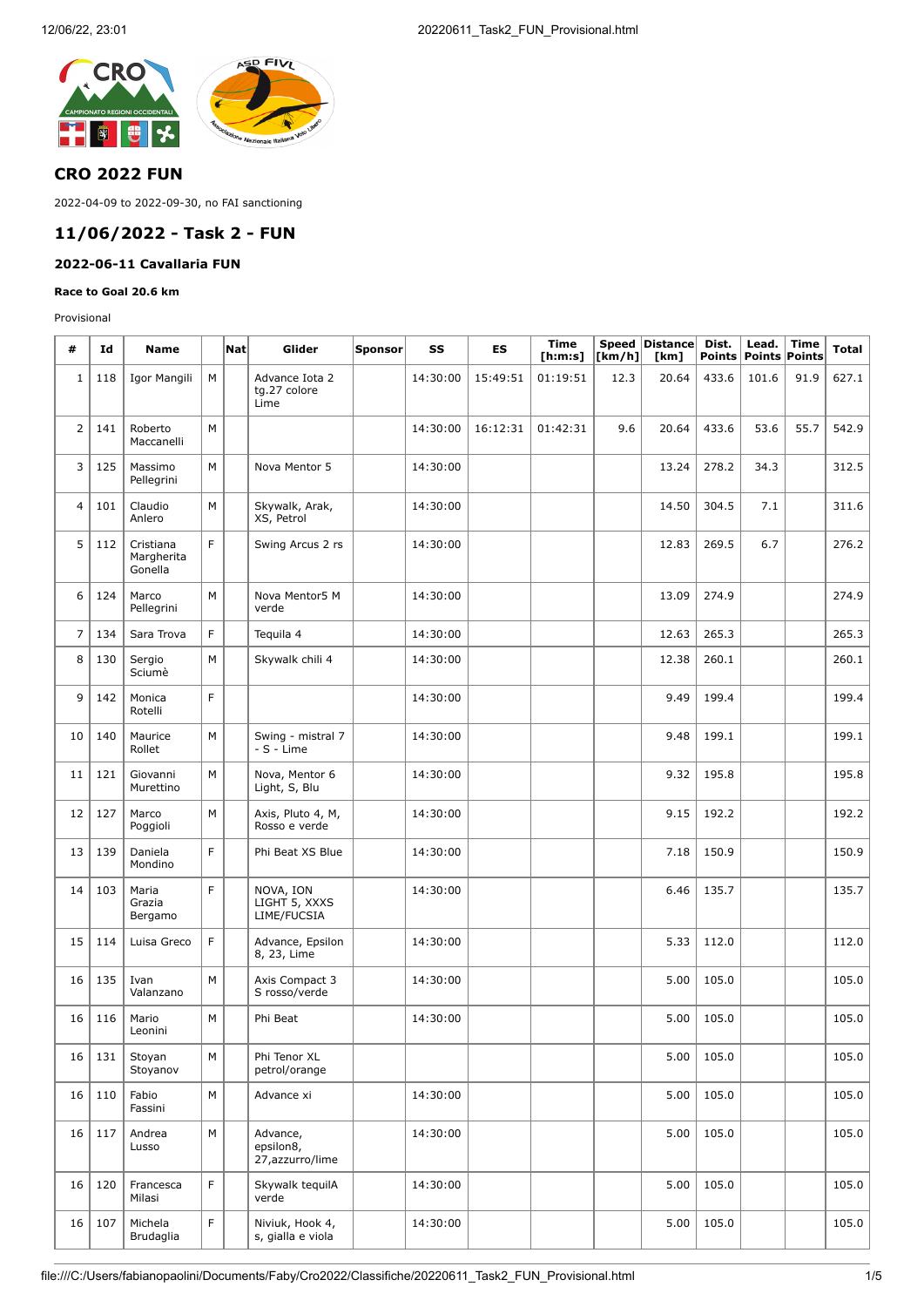### 12/06/22, 23:01 20220611\_Task2\_FUN\_Provisional.html

| #          | Id  | <b>Name</b>              |   | Natl | Glider                                                     | Sponsor | SS | <b>ES</b> | <b>Time</b><br>[ <b>h</b> : <b>m</b> : <b>s</b> ] | $\lfloor \lfloor km/h \rfloor \rfloor$ | Speed Distance<br>[km] | Dist. | Lead.<br>Points Points Points | <b>Time</b> | <b>Total</b> |
|------------|-----|--------------------------|---|------|------------------------------------------------------------|---------|----|-----------|---------------------------------------------------|----------------------------------------|------------------------|-------|-------------------------------|-------------|--------------|
| ABS        | 111 | Silvia Faure             | F |      | epsilon 9                                                  |         |    |           |                                                   |                                        |                        |       |                               |             | 0.0          |
| ABS        | 133 | Stefano<br>Tonello       | M |      | Phi Beat Light, S<br>(21), lime-nero-<br>bianco            |         |    |           |                                                   |                                        |                        |       |                               |             | $_{0.0}$     |
| ABS        | 109 | Raoul<br>Falzoni         | M |      | <b>Icaro Gravis</b>                                        |         |    |           |                                                   |                                        |                        |       |                               |             | $_{0.0}$     |
| <b>ABS</b> | 129 | Andrea<br>Rizzetto       | M |      | Swing Nyos RS<br>taglia S colore<br>blu                    |         |    |           |                                                   |                                        |                        |       |                               |             | 0.0          |
| <b>ABS</b> | 104 | Paolo Berra              | M |      | Gin Sprint 3 M<br>chili (se non<br>devo buttarla<br>prima) |         |    |           |                                                   |                                        |                        |       |                               |             | 0.0          |
| <b>ABS</b> | 136 | Carlo<br>Vimercati       | M |      | Ozone Geo6 Ms<br><b>HLWL</b>                               |         |    |           |                                                   |                                        |                        |       |                               |             | 0.0          |
| ABS        | 108 | Lorenzo<br>Delbene       | M |      | PHI Beat S giallo                                          |         |    |           |                                                   |                                        |                        |       |                               |             | 0.0          |
| <b>ABS</b> | 105 | Iacopo<br>Boccalari      | M |      | Ozone Buzz Z6 -<br>MS - blu e giallo                       |         |    |           |                                                   |                                        |                        |       |                               |             | $_{0.0}$     |
| ABS        | 126 | Fabio<br>Piemontese      | M |      | Phi Maestro 21 -<br>Arancione                              |         |    |           |                                                   |                                        |                        |       |                               |             | 0.0          |
| ABS        | 123 | Marco<br>Panizzi         | M |      | Arak Air                                                   |         |    |           |                                                   |                                        |                        |       |                               |             | $_{0.0}$     |
| <b>ABS</b> | 113 | Giuliana<br>Gotti        | F |      | Nova Mentor 5<br>Rosso                                     |         |    |           |                                                   |                                        |                        |       |                               |             | $_{0.0}$     |
| <b>ABS</b> | 132 | Cosimo<br>Taurino        | M |      | Up kangri taglia<br>M colore limone<br>e rosso             |         |    |           |                                                   |                                        |                        |       |                               |             | 0.0          |
| <b>ABS</b> | 119 | Christian<br>Mastrorilli | M |      | Swing sensis<br>90/110<br>rosso/giallo                     |         |    |           |                                                   |                                        |                        |       |                               |             | 0.0          |
| ABS        | 137 | Giacomo<br>Wilhelm       | M |      | Ozone Geo 6 S -<br><b>LRYR</b>                             |         |    |           |                                                   |                                        |                        |       |                               |             | 0.0          |
| ABS        | 115 | Daniele<br>Gulizia       | M |      | Ozone Mojo                                                 |         |    |           |                                                   |                                        |                        |       |                               |             | 0.0          |

#### **Task definition**

| No             | Leg Dist.        | Id              | <b>Radius</b>      | Open  | Close | <b>Coordinates</b>         | <b>Altitude</b> |
|----------------|------------------|-----------------|--------------------|-------|-------|----------------------------|-----------------|
| $\mathbf{1}$   | $0.0 \text{ km}$ | D <sub>06</sub> | $400 \text{ m}$    | 13:30 | 19:00 | Lat: 45.51303 Lon: 7.79761 | 1386 m          |
| 2 SS           | $2.3 \text{ km}$ | A05             | $1000 \; \text{m}$ | 14:30 | 19:00 | Lat: 45.49826 Lon: 7.82791 | 263 m           |
| 3              | 5.4 km           | <b>B44</b>      | $1000 \; \text{m}$ | 14:30 | 19:00 | Lat: 45.46233 Lon: 7.79573 | 587 m           |
| $\overline{4}$ | 11.2 km          | A06             | $1000 \; \text{m}$ | 14:30 | 19:00 | Lat: 45.5218 Lon: 7.84767  | 257 m           |
| 5              | 16.9 km          | <b>B44</b>      | 1000 m             | 14:30 | 19:00 | Lat: 45.46233 Lon: 7.79573 | 587 m           |
| 6 ES           | 18.6 km          | A05             | 2000 m             | 14:30 | 19:00 | Lat: 45.49826 Lon: 7.82791 | 263 m           |
| 7              | 20.6 km          | A05             | $200 \text{ m}$    | 14:30 | 19:00 | Lat: 45.49826 Lon: 7.82791 | 263 m           |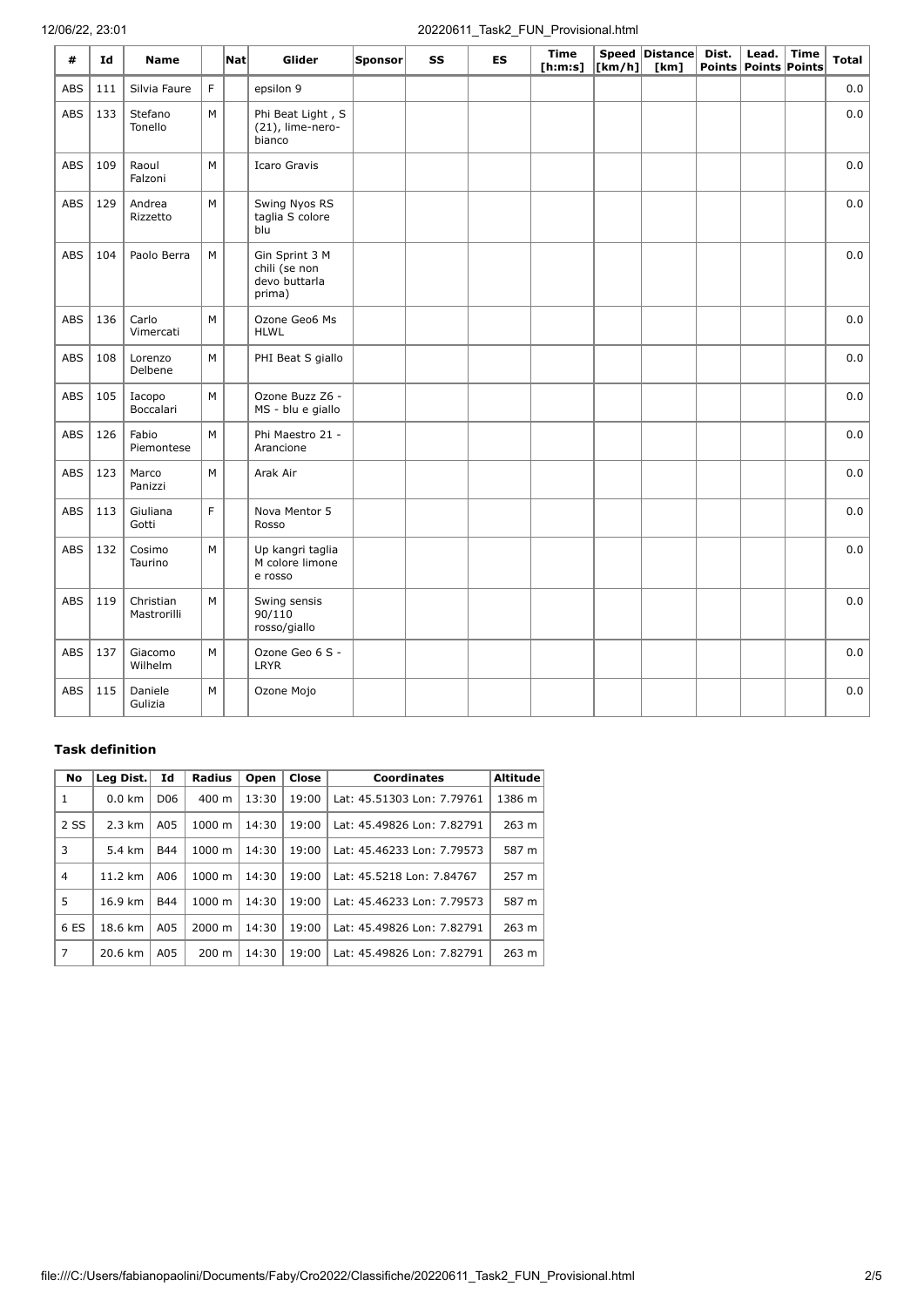#### **Pilots not yet processed (NYP)**

|      | Name         |  |  |  |  |
|------|--------------|--|--|--|--|
| 12.0 | Matteo Biasi |  |  |  |  |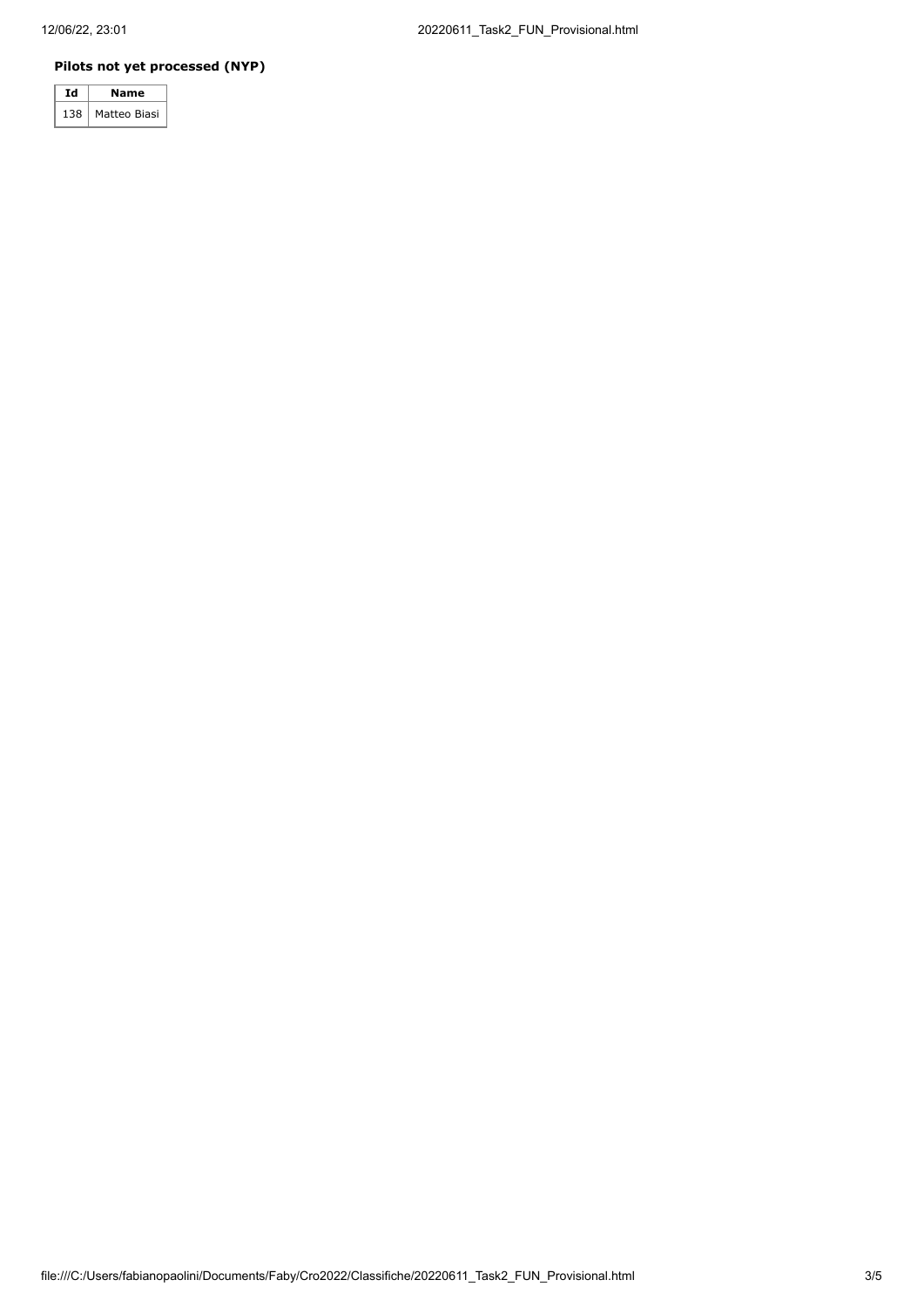#### **Task statistics**

| param                           | value                     |
|---------------------------------|---------------------------|
| ss_distance                     | 16.37                     |
| task_distance                   | 20.637                    |
| launch_to_ess_distance          | 18.637                    |
| no_of_pilots_present            | 22                        |
| no_of_pilots_flying             | 22                        |
| no_of_pilots_lo                 | 20                        |
| no_of_pilots_reaching_nom_dist  | 2                         |
| no_of_pilots_reaching_es        | 2                         |
| no_of_pilots_reaching_goal      | 2                         |
| sum_flown_distance              | 198.522                   |
| best_dist                       | 20.637                    |
| best time                       | 1.3308                    |
| worst_time                      | 1.7086                    |
| gnh_setting                     | 1013.25                   |
| no_of_pilots_in_competition     | 38                        |
| no_of_pilots_landed_before_stop | 0                         |
| sum dist over min               | 101.338                   |
| sum_real_dist_over_min          | 101.338                   |
| sum_flown_distances             | 198.522                   |
| best_real_dist                  | 20.637                    |
| last_finisher_start_time        | 2022-06-11T14:30:00+02:00 |
| last_start_time                 | 2022-06-11T14:30:00+02:00 |
| first_start_time                | 2022-06-11T14:30:00+02:00 |
| first_finish_time               | 2022-06-11T15:49:51+02:00 |
| max_time_to_get_time_points     | 2.4845                    |
| goalratio                       | 0.0909                    |
| arrival_weight                  | 0                         |
| departure_weight                | 0                         |
| leading_weight                  | 0.162                     |
| time_weight                     | 0.1466                    |
| distance_weight                 | 0.6914                    |
| smallest_leading_coefficient    | 0.7387                    |
| available_points_distance       | 433.5686                  |
| available_points_time           | 91.9273                   |
| available_points_departure      | 0                         |
| available_points_leading        | 101.5875                  |
| available_points_arrival        | 0                         |
| time_validity                   | 1                         |
| launch_validity                 | 1                         |
| distance_validity               | 0.6271                    |
| stop_validity                   | 1                         |
| day_quality                     | 0.6271                    |
| ftv_day_validity                | 0.6271                    |
| time_points_stop_correction     | 0                         |
|                                 |                           |

### **Scoring formula settings**